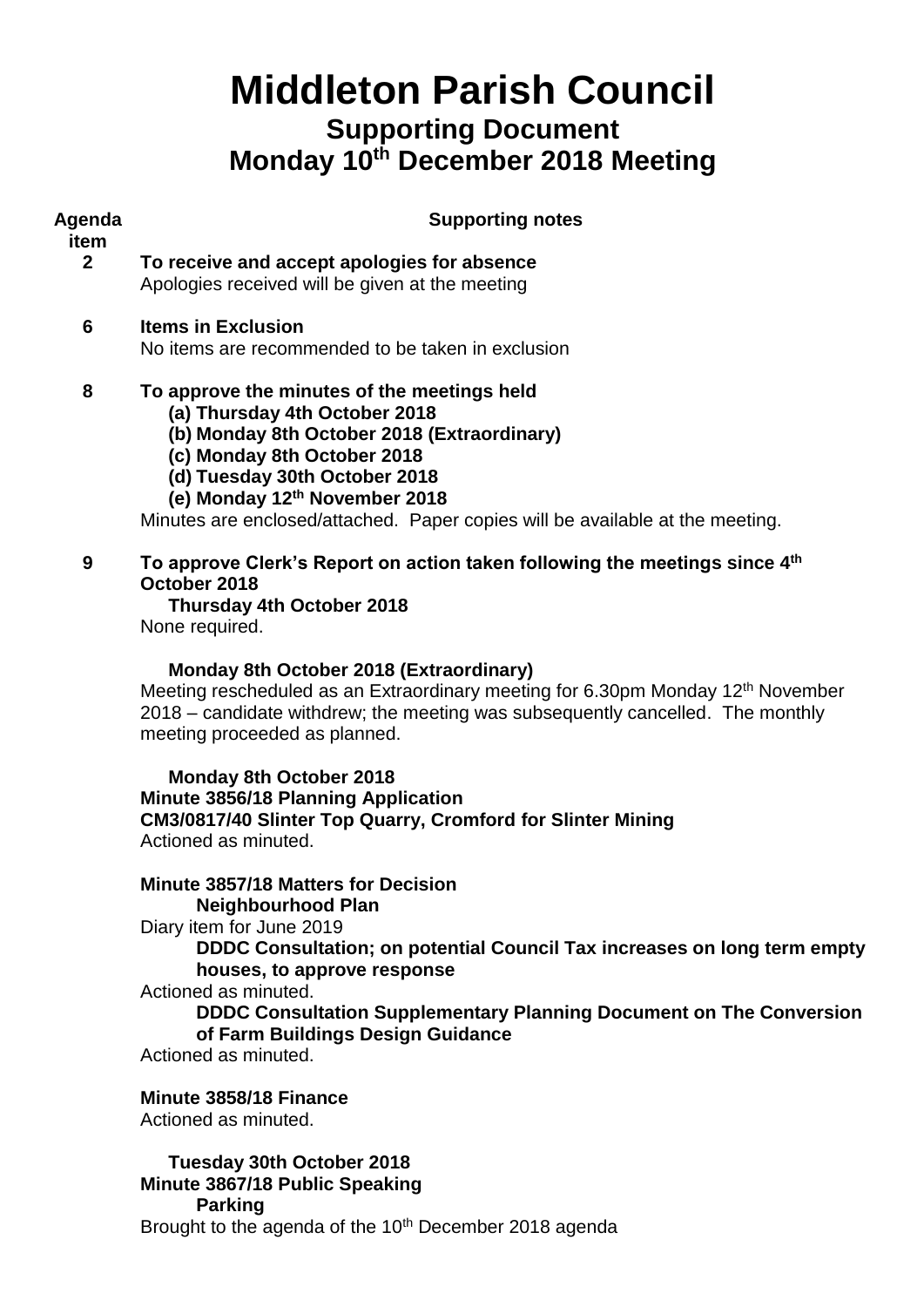**Minute 3868/18 Middleton Remembers Phase 2 Consultation** Actioned as minuted.

**Monday 12th November 2018 Minute 3881/18 Matters for Decision Casual Vacancies** Actioned as minuted. **Caretakers** A verbal report will be given at the meeting **Representatives to outside bodies** Actioned as minuted. **Seat for Junction Main Street/Chapel Lane** Actioned as minuted. Reply awaited **Middleton Remembers** A verbal report will be given at the meeting.

#### **Minute 3882/18 Finance**

Actioned as minuted.

#### **10 Correspondence; to note receipt of items for information**

Derbyshire ALC –Circular 15-2018 – DALC Spring Seminar 2019, Clerk Essential Training – 10 January 2019 – 10am – 12.30pm, Cromford, General Power of Competence Update, Exemption of Public Toilets from Business Rates – Support requested, Subscription fees 2019/20, Latest Guidance on Accessibility to Websites and Mobile Devices, NALC Digital Mapping Toolkit, Weather Ready Rural Services Network; various emails

TDP Recycled Products "Order now in time for Christmas" Derbyshire County Council Community Safety Team Child Sexual Exploitation "Say Something if you See Something" campaign Came & Company Council Matters Autumn 2018

## **12 Matters for decision**

#### **(a) Casual Vacancies; to receive update**

3 vacancies advertised on notice boards with a closing date of Thursday 3<sup>rd</sup> January 2019.

Under the Local Elections (Parishes and Communities) (England and Wales) Rules 2006 SI2006/3305, because the remaining vacancy has less than 6 months to run whilst the Parish Council may advertise the vacancy but is not bound to do so.

## **(b) Recruitment of Caretakers for 2019-20 season; to approve process**

A verbal report will be given at the meeting.

**(c) Seat for junction Main Street/Chapel Lane, to receive update** Submitted to DCC; reply awaited.

### **(d) Access and parking issues, access and turning issues for buses; to aggregate concerns to put to DCC Highways**

Concerns have also included parking issues at and around the Village Green and access issues on Main Street.

### **(e) Middleton Remembers**

**To receive update and to authorise payments**